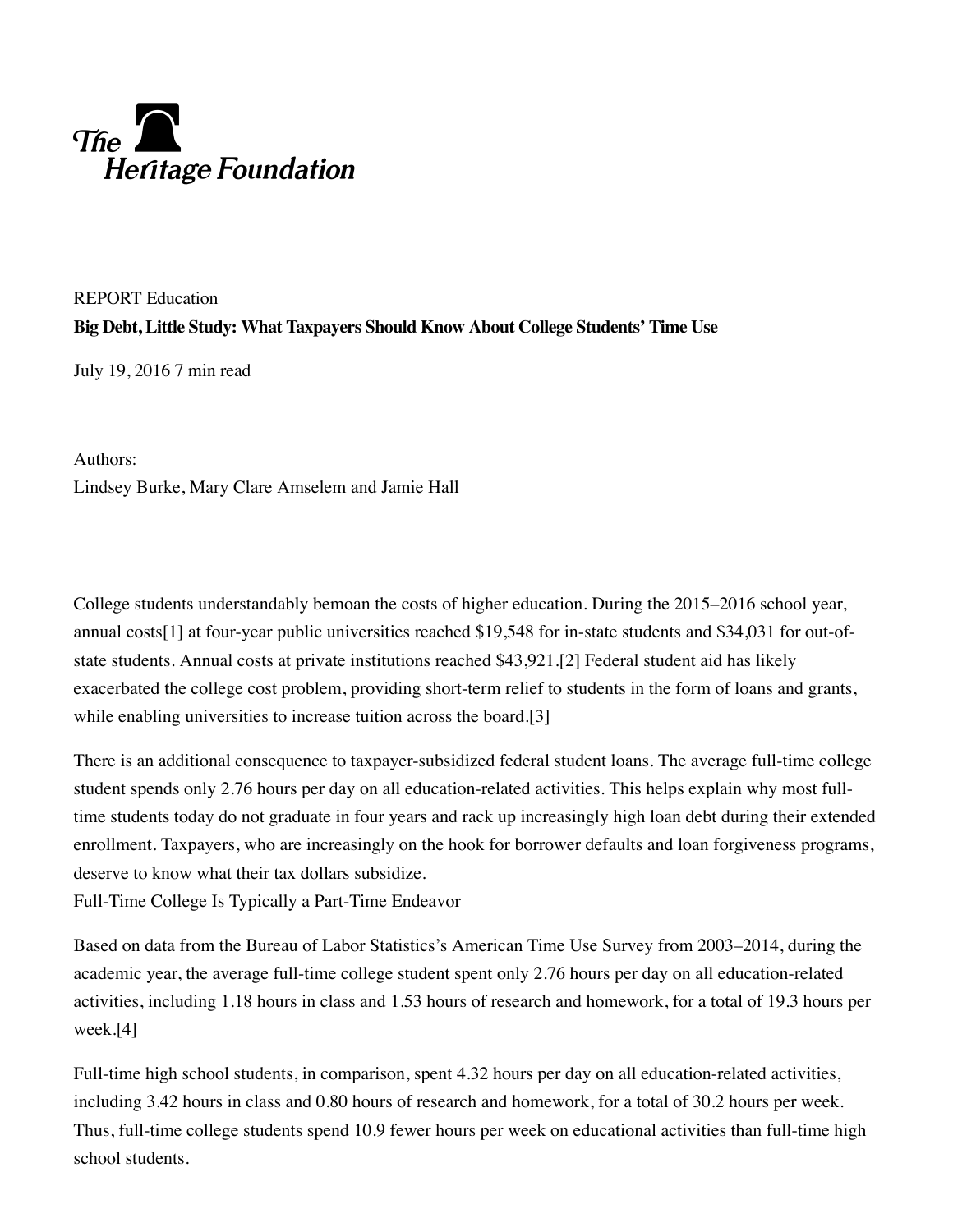Employment eliminates this gap between college and high school students. Full-time college students work an average of 16.3 hours per week. Full-time high school students work an average of 4.0 hours per week.

Full-time college students, then, spend 35.6 hours per week on education-related and work-related activities, while full-time high school students spend 34.2 hours per week.

However, full-time college students spend significantly less combined time on education and work than do full-time employees. The average full-time employee works 41.7 hours per week. To match that, the typical college student would need 22.4 work hours per week, in addition to the 19.3 educational hours.

Non-employed full-time college students spend more time per week on educational activities than part-time or full-time employed students.

Non-employed and full-time student: 24.9 hours;

Employed part-time and full-time student: 19.9; and

Employed full-time and full-time student: 8.5.

In combined education and work hours, however, there remains a deficit between non-employed and employed students:

Non-employed and full-time student: 25.8 hours;

Employed part-time and full-time student: 36.8; and

Employed full-time and full-time student: 47.7 hours per week.

The combined education and work effort of the average non-employed, full-time college student (25.8 hours per week) most closely matches that of a non-student, part-time employee (22.9 hours per week), but remains substantially less than that of a high school student (34.0 hours per week) or even a part-time employee, parttime college student (33.8 hours per week).

In order to match the combined work and education effort of the average full-time employee, the average nonemployed, full-time college student would need to work 16.9 hours per week, in addition to the 24.9 hours spent on educational activities.

Although expectations undoubtedly vary across institutions and fields of study, on average, full-time college demands substantially less time commitment than do high school or regular full-time employment. 60.5 percent of full-time students and 79.9 percent of part-time students work at least part-time while in school, suggesting many students recognize the merits of minimizing the debt incurred to finance their degrees. However, nearly 40 percent of full-time students do not work at all while in college.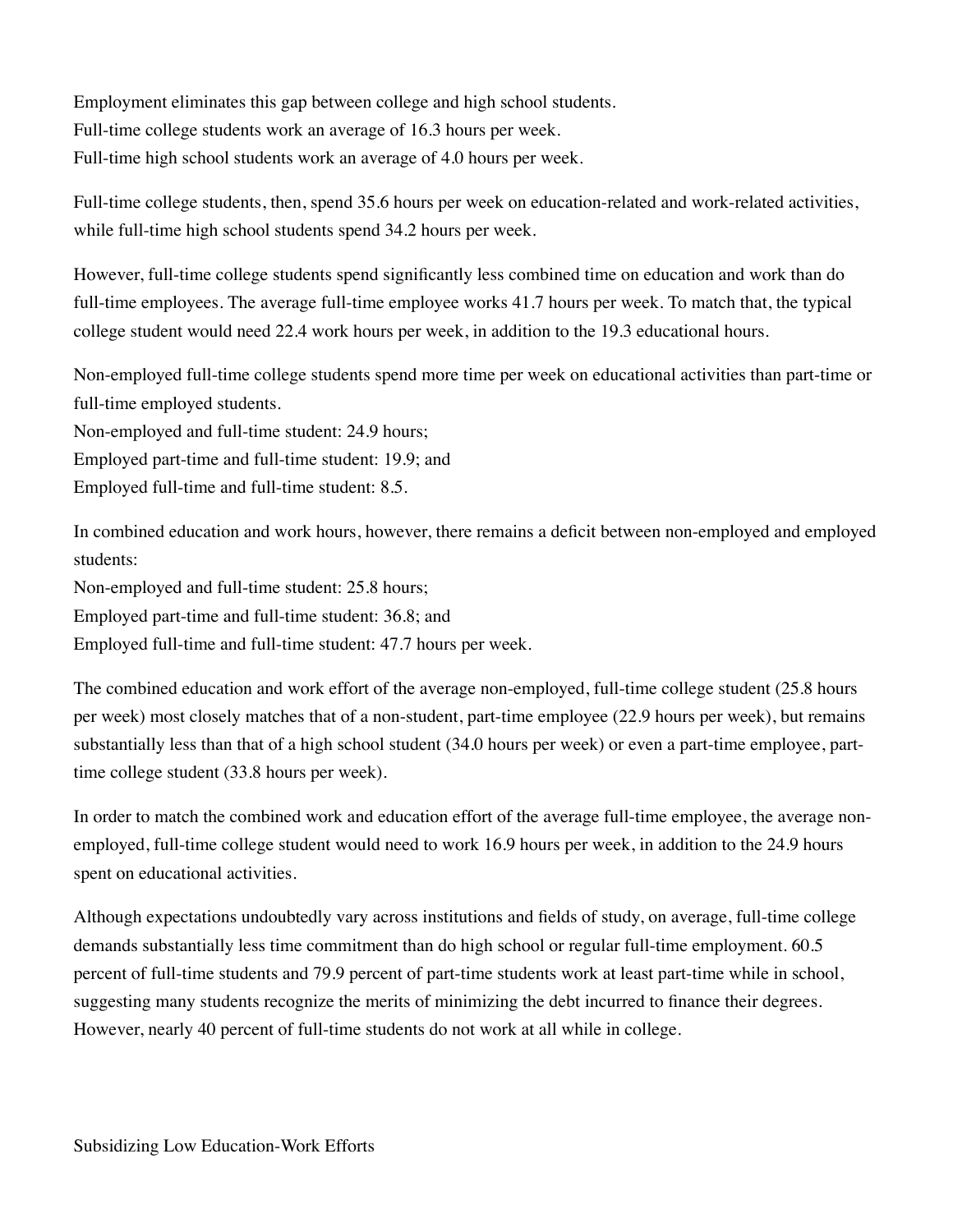The average 17-year-old, who is generally in high school, spends 31.2 hours per week on education and work activities. For 19-year-olds, total hours per week for education and work activities decrease to 26.0, and do not exceed the efforts of a 17-year-old again until age 23, after the end of the traditional college years. Total hours of education and work activities per week peak at 34.8 among 29-year-olds.

On average, Americans will not work as little as they did at age 19 until they reach age 59, when significant numbers cut back on their work hours or enter retirement. With outstanding student loan debt currently at more than \$1.2 trillion, these findings raise an important question: Why are taxpayers heavily subsidizing a period in some people's lives when combined education and work efforts are at their lowest?

Loan Forgiveness Programs Leave Taxpayers on the Hook for Generous Leisure Hours

Among the 39.5 percent of full-time college students who are not employed, the average time spent engaged in education-related activities (both class and studying) is only 24.9 hours per week, or 3.56 hours per day.

In the context of a student loan system in which students borrowed primarily through private lenders and paid back their loans themselves, evaluation of time use would largely only be an issue for the individual student, who would accrue higher levels of debt the longer it took him to complete college.

Today, however, the federal government originates and manages 93 percent of all student loans, and taxpayers underwrite generous loan forgiveness programs along with the cost of defaulted student loans.[5]

In 2016, 43 percent of individuals with federal student loans (or about 9.3 million borrowers) were either in default, were delinquent, or had postponed payments, owing more than \$200 billion.[6] A long and more expensive path to the bachelor's degree may seem relatively harmless to the individual student, but federal subsidies put taxpayers on the hook for this more expensive route if students default on their debt or enter loan forgiveness. Nationwide, fewer than 19 percent of full-time students attending non-flagship public universities earn a bachelor's degree within four years; meanwhile, just 36 percent of students attending selective public research-based institutions will earn their degrees within four years. [7]

A study by researchers from Northwestern University suggests that, among other reasons such as lost transfer credits and remedial coursework, "most full-time students do not take the credits necessary to graduate on schedule (15 credits per semester or 30 credits per year), opting instead for lighter course loads that put them on five- and six-year plans."[8]

Many colleges charge students based on whether a student is full-time or part-time, and in-state or out-of-state, so a full-time student who does not optimize the amount of credits he is taking would spend substantially more over a five- or six-year period in pursuit of a bachelor's degree than the student who acquires the degree in four years, particularly if the student is paying room and board. The per-credit cost for a full-time student is typically lower than that of a part-time student. Further, at many universities, tuition for a full-time student is a fixed rate that then allows a student to enroll in a chosen number of credit hours, typically ranging from 12 to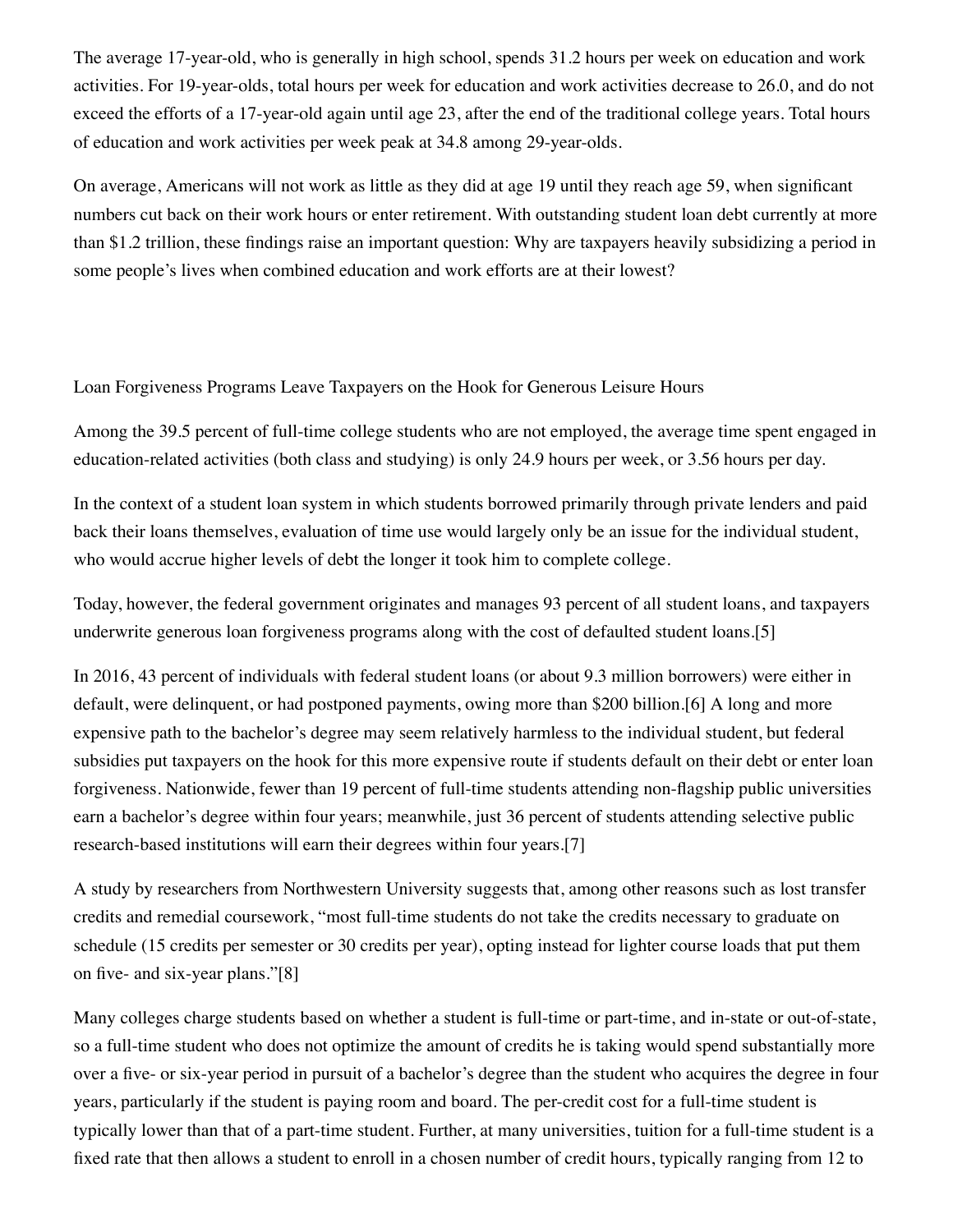18 per semester. With full-time tuition typically set as a flat rate, students minimize their per-credit cost as a full time student the more hours they take. Not maximizing credit hours can translate into considerable additional spending and debt for students. Estimates show that every extra year a student spends at a public four-year college costs an additional \$22,826.[9] Burden of Student Loan Costs on the Shoulders of Taxpayers

Students are accruing more debt to earn a bachelor's degree, and the burden of loan repayment is increasingly being shifted to taxpayers. Not only do taxpayers bear the burden of defaults, but thanks to an expansion of federal loan forgiveness programs, they are also responsible for an increasing number of student loans that now qualify for forgiveness.[10] In 2015, the Obama Administration promulgated regulations expanding the income-based repayment program, which caps at 10 percent of discretionary income the amount borrowers can be required to repay per month, to all individuals with federal Direct Loans. All borrowers with undergraduate loans also have any remaining debt forgiven after 20 years. For graduates entering public-sector work upon college completion, loans are eligible for forgiveness after just 10 years. Some parent borrowers qualify for loan forgiveness of their Parent PLUS loan after 10 years if they work in the public sector. [11]

Loan forgiveness and repayment caps increase the likelihood that taxpayers will bear responsibility for a portion of students' extended time taken to earn a degree. Loan forgiveness is bad policy in general, further enabling colleges to increase tuition and fees and shifting the burden of paying for college from the student who benefits from the education they receive to the taxpayers.

The limited amount of time spent engaged in education-related activities on average suggests that, for some students, the amount of debt accumulated finances a significant amount of non-education hours. When loans are forgiven, then, both education and non-education time is financed by taxpayers. Although numerous exogenous factors play into time to degree, such as when courses are offered and the mitigating circumstances of individual students, time-use data suggest that taxpayers end up generously subsidizing the non-education time of many college students.

Conclusion

An examination of the typical college student's day reveals that the average full-time college student spends only 2.76 hours per day on all education-related activities. With the federal government today originating and managing 93 percent of all student loans, these data add to questions about the type of time use federal assistance is subsidizing. Taxpayers deserve to know.

Lindsey M. Burke is the Will Skillman Fellow in Education Policy in Domestic Policy Studies, of the Institute for Family, Community, and Opportunity, at The Heritage Foundation. Jamie Bryan Hall is Senior Policy Analyst in the Center for Data Analysis, of the Institute for Economic Freedom and Opportunity, at The Heritage Foundation. Mary Clare Reim is Research Associate in Education Policy in Domestic Policy Studies.